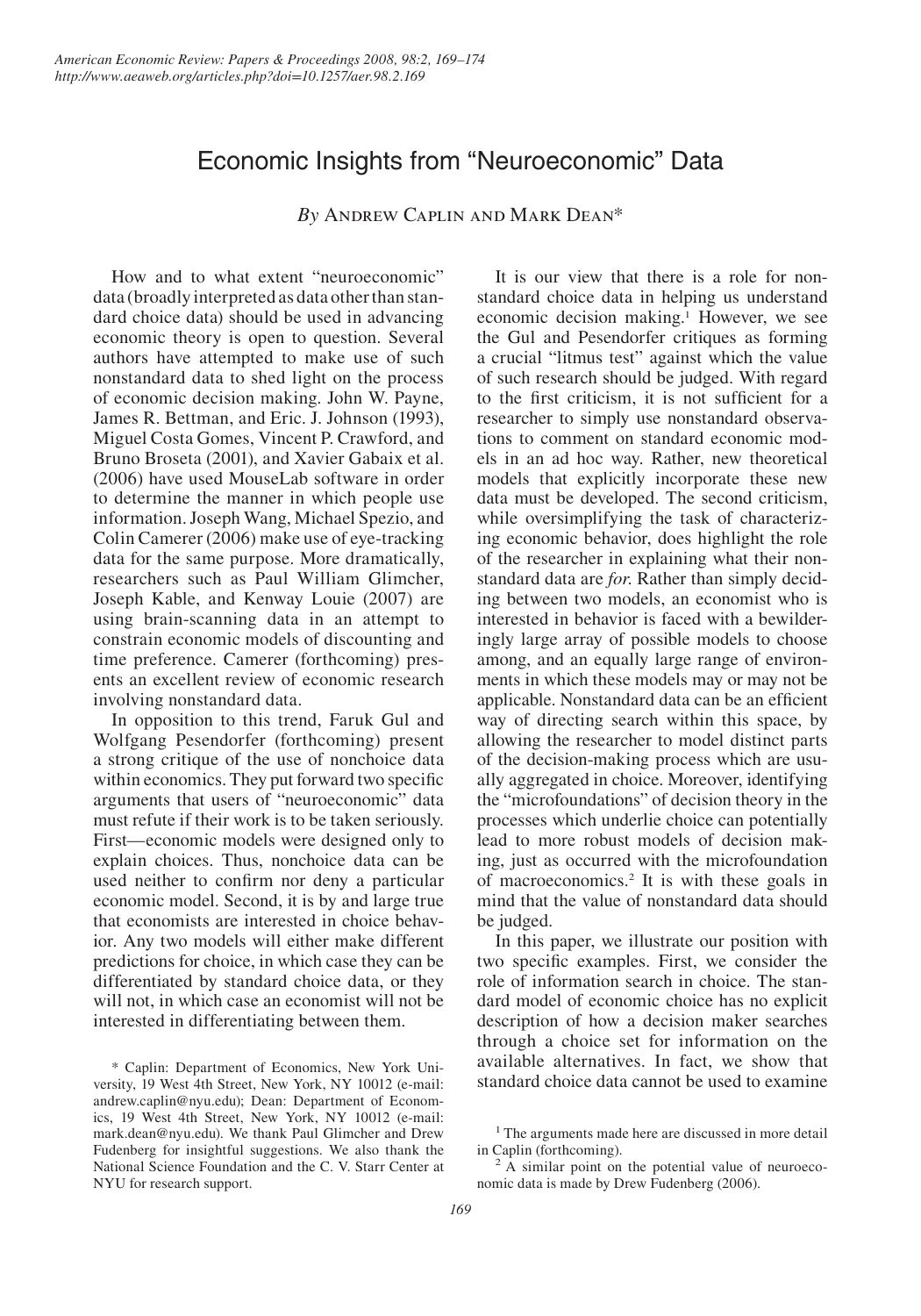the process of information search explicitly: any choice data can be rationalized by a simple model of optimal information search. We therefore introduce new data that allow us to model the search process. The resulting model can generate behavior such as random choice, framing effects, and status quo bias, even for a decision maker (DM) with fixed preferences.

Our second example examines the role of the neurotransmitter dopamine. Many neuroscientists have claimed that dopamine has a role in calculating the *reward prediction error*  (RPE) of a particular event, or the difference between how good the event is, and how good it was expected to be. We use tools standard to decision theory to characterize this hypothesis, and therefore produce testable implications. We then discuss the potential of this model to provide insight into choice, belief formation, and learning.

## **I. Revealed Preference, Search, and Choice**

Our first foray into the world of nonstandard data is spurred by our desire to examine the process by which DMs search through various alternatives in a choice set. We consider a model in which DMs search sequentially through available objects until some stopping rule is triggered, at which point they choose the best object available according to a fixed utility ranking. Unfortunately, if search is invisible, any standard choice data are rationalizable with such a model. For example, if *x* is chosen over *y* in one choice set, while *y* is chosen over *x* in another, it may be simply that the DM was not aware of the existence of *x* in the second choice set. Thus, standard choice data cannot be used to test such models of search.

In order to resolve this identification problem, we introduce the concept of "choice process" data that records not only the choice that a decision maker ultimately makes, but also how the chosen option evolves over the pre-decision period. In our data, the decision maker is observed selecting at each discrete time  $t \in \mathbb{N}$ a subset of the choice set. The interpretation is that this selection represents what the DM would choose if they had considered the choice problem for this length of time. The choice process model comprises the entire set of such observations for different values of the time index and for all nonempty subsets of the choice set.

DEFINITION 1: Let  $X$  be all nonempty subsets *of a finite set X:*  $\mathcal{X} = 2^X/\phi$ *. Given*  $A \in \mathcal{X}$ *, a choice process from A is a function*  $C : A \times \mathbb{N} \rightarrow$  $\mathcal X$  with  $C(A,t) \subseteq A$ : the class of all such choice *processes from A is denoted* C *A, with the union over* X *of all such sets* C *<sup>A</sup> being denoted* C X*. A choice process model comprises the underlying set X and a choice process (from X),*  $C : \mathcal{X} \rightarrow$  $\mathcal{C}^{\mathcal{X}}$ , with  $\mathcal{C}(A) \in \mathcal{C}^{\mathcal{A}}$  all  $A \in \mathcal{X}$ .

CDA formulate a simple theory of "alternative based search" (ABS) in which the decision maker searches through the choice set sequentially, at any time choosing the most preferred object yet encountered.

DEFINITION 2: *A choice process model*  $(X, C)$ *permits an alternative-based search (ABS) representation*  $(u, S)$  *if there exists a utility function*  $u: X \to \mathbb{R}$  *and a correspondence*  $S: X \times$  $\mathbb{N} \rightarrow \mathcal{X}$ *, the search process, that is, expanding*  $(i.e., S(A, s) \subseteq S(A, t) \subseteq A$  *for all*  $A \in \mathcal{X}$  *and*  $t \geq s$ ) and such that,

$$
C(A,t) = \arg \max_{x \in S(A,t)} u(x).
$$

While we do not, by any means, consider ABS a universal description of search behavior, it does present a parsimonious benchmark model with which to start a discussion of information search. Moreover, such a simple model can generate a number of well-studied documented anomalies.

Any standard choice function is commensurate with the ABS model: it is only for our expanded dataset that the ABS model has any empirical traction. The precise characterization of these restrictions rests on an understanding of what is meant by "revealed preferred" within the context of the ABS model and choice process data. This information is summarized in

<sup>&</sup>lt;sup>3</sup> The first of these examples is explored fully in Caplin and Dean (2008) (henceforth CDA), while the second comes from Caplin and Dean (forthcoming) (henceforth (CDB) and Caplin, Mark Dean, Glimcher, and Robb Rutledge (2008) (henceforth CDGR).

A similar dataset is considered in Donald Campbell (1978).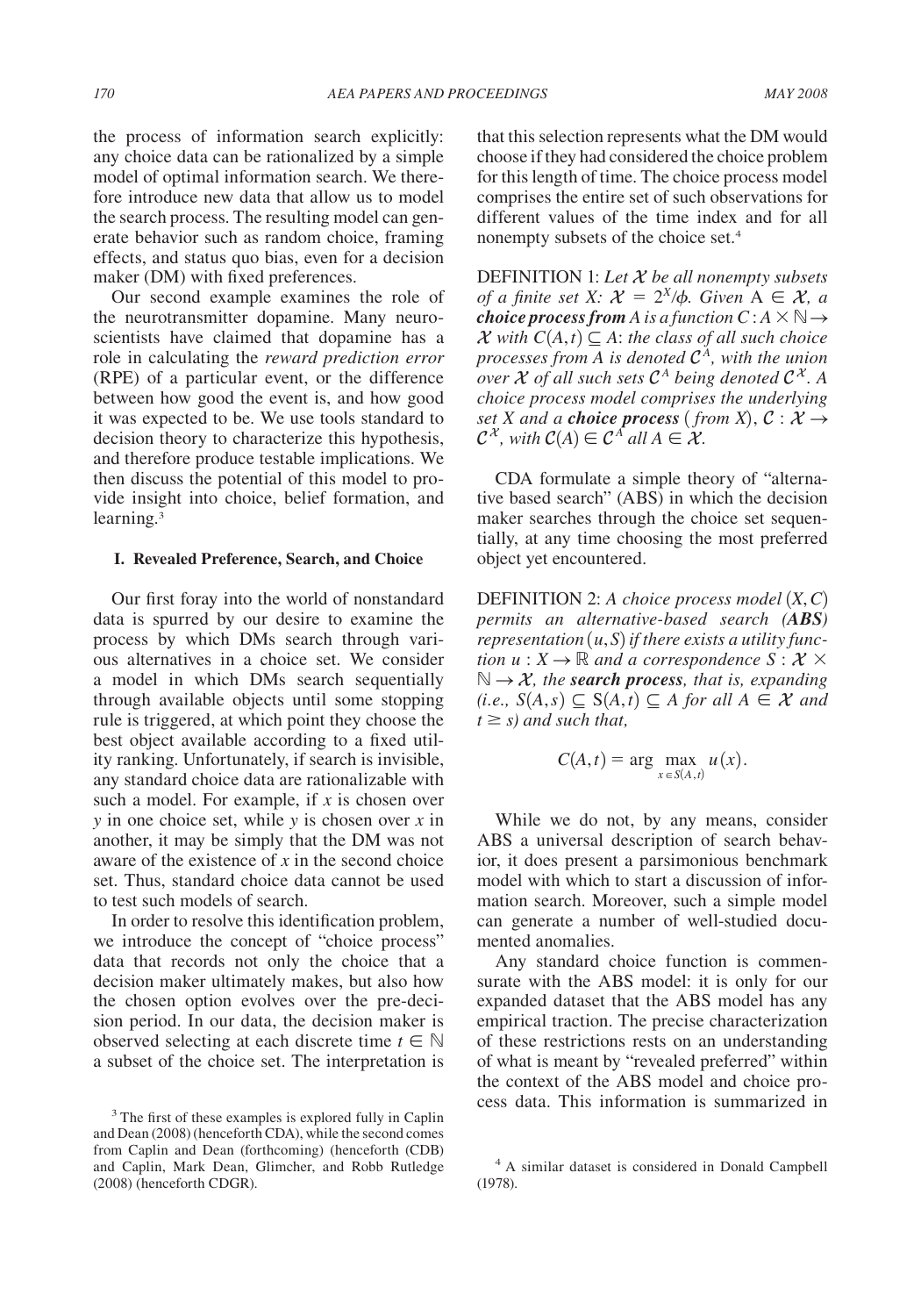the binary relations  $>^c$  and  $\sim$  introduced below. Intuitively,  $x$  is revealed preferred to  $y$  if it is chosen after *y* in some choice process, as this implies that *x* is chosen over *y* when the DM knows that *y* is available.

Definition 3: *Given a choice process model*   $(X, C)$ *, the symmetric binary relation*  $\sim$  *on X* is *defined by x*  $\sim$  *y if there exists A*  $\in$  *X and t*  $\in$  N *such that x,y*  $\in C(A,t)$ *. The binary relation*  $>^c$ *on X is defined by*  $x >^c y$  *if there exists*  $A \in \mathcal{X}$  $\mathcal{L} \in \mathbb{N}$  *such that*  $x \in C(A, t), y \notin C(A, t), \text{ but }$  $y \in C(A, s)$  *for some s*  $\lt t$ *. The binary relation*  $\gtrsim^c$  on X is defined as  $>^c \cup \sim$ .

The key to being able to find an ABS representation is for the information embodied in  $\gtrsim^c$ to be consistent. By this we mean that we can find a utility function  $u: X \to \mathbb{R}$  such that  $x >^C$  $y \Rightarrow u(x) > u(y)$  and  $x \sim y \Rightarrow u(x) = u(y)$ . It turns out that the necessary condition is a variant of acylicality.

AXIOM A1 (*Weak*  $\geq^c$  *Cycles Only): Given*  $x_1, x_2, x_3, \ldots, x_n \in X$  with  $x = x_1 \geq c$   $x_2 \geq c$   $x_3 \ldots$  $\geq^{c} x_{n} = x$ , there is no k with  $x_{k} >^{c} x_{k+1}$ .

A1 is both necessary and sufficient for an ABS representation.<sup>5</sup>

**THEOREM** 1: *A choice process model*  $(X, C)$ *allows an ABS representation if and only if it satisfies A*1*.*

The ABS model is silent concerning how and why search is terminated. One way to refine the model is to augment it with some form of stopping rule. A particularly simple rule is based on a "reservation utility" strategy—search continues until an object is found which has utility above a certain level. If no such object is found, search continues until all objects have been examined. In technical terms, a reservation-based search (RBS) representation of a choice process model consists of an ABS representation together with a reservation level of utility. For sets in which there are no objects above the reservation level, we demand that the limit search correspondence be the whole set. By the same token, if there are objects in the set that are satisfactory in this

sense, search must continue until one of them is found. Finally, once an object is found with a utility above the reservation level, search stops.

DEFINITION 4: *A choice process model*  $(X, C)$ *admits of a reservation-based search (RBS) representation*  $(u, S, u^*)$  *if it permits an ABS representation*  $(u, S)$  *with the property that, given*  $A \in \mathcal{X}$ :

- $(i)$  max $\{x_{k \in A}\}\ u(x) \leq u^* \Rightarrow \lim_{t \to \infty} S(A, t) = A;$
- (ii) max $_{x \in A} u(x) \ge u^* \Rightarrow \exists t$  such that, for some  $x \text{ with } u(x) \geq u^*, x \in S(A,t);$
- (iii) If  $\exists x \in S(A,t)$  with  $u(x) \ge u^*$ , then  $S(A,s)$  $= S(A,t)$  for all  $s > t$ .

While we do not formally characterize the RBS model here (see CDA for details), we can describe the characterization informally. In the context of RBS, the concept of "revealed preferred" is extended. If *x* is chosen from a choice set containing only items of below reservation utility, then it must be the case that  $x$  is preferred to all the other objects in the choice set. A RBS representation requires all such preference information to be consistent, in the sense described above.

The RBS model is similar to the satisficing model of Herbert Simon (1955). We show also in CDA that the reservation strategy can be seen as optimal behavior for a decision maker with fixed search cost, specified in utility terms.

A final extension to consider is the case in which search order is itself a random variable from the point of view of the observer or experimenter: the order of search is, in general, invisible to the outside observer, and so it is quite possible that it may change from experiment to experiment without the experimenter knowing. In such a case, a decision maker facing the *same* choice set on multiple occasions could make very different choices, due to variations in search order. In CDA we formalize stochastic versions of choice process data and the ABS and RBS models.

While it is clearly true that choice process data are necessary in order to model search, it could be argued that the resulting models are of little use to economists, as they have little to say about final choice. We can show, however, that our simple information search model can

<sup>&</sup>lt;sup>5</sup> For all proofs, as well as further detail, see CDA.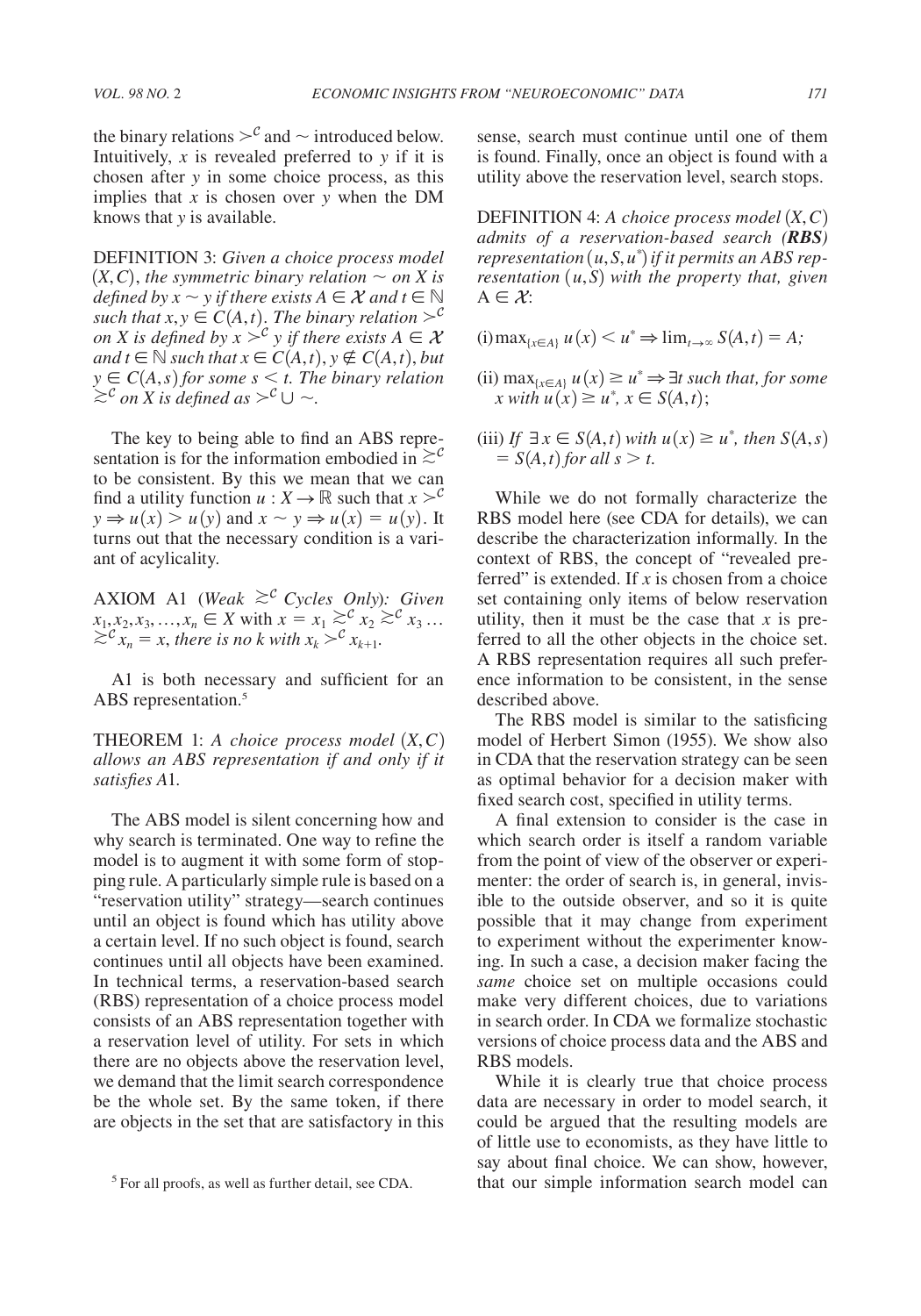generate many well-documented behavioral anomalies, even with a decision maker who has consistent preferences. These include:

- **•** *Random Choice:* Many experimental results (for example Glimcher, Kable, and Louie 2007) show that choices within an individual are not consistent: different choices can be made from the same choice set on different occasions. While this is generally modelled using a random utility model, in which preferences vary stochastically, we show that it can equally well be modelled via search orders that vary stochastically, while preferences are fixed.
- **•** *Framing Effects:* Many experiments have shown that choices can be affected by seemingly extraneous presentation choices—for example, the order in which options are presented on a screen. Again, this can be modelled as being due to variations in search order affecting the choices of a DM with a fixed utility function.
- **•** *Status Quo Bias:* One particular class of framing effect is status quo bias, which describes a situation in which an object is more likely to be chosen simply because it is the status quo point. Within the RBS model, this can be modelled as the presence of a status quo point altering the search order, and increasing the probability that the status quo object will be searched early, and therefore chosen.

Our search model, therefore, provides an alternative explanation for various behavioral anomalies, and choice process data offer a way to test these theories. The fact that different explanations cannot be differentiated using standard data was first pointed out by H. D. Block and Jacob Marschak (1960) in an article in which they also suggest using enriched data in order to determine whether stochastic choice is driven by changes in search order or preferences. Choice process data allow us, in principle, to make such a differentiation, and so help guide further theoretical and empirical research in this area.

It is eminently plausible that experimental techniques can yield information on the choice process. Together with Daniel Martin, we are developing at NYU experimental methods to gather information on the choice process. The idea of the design is to allow subjects to highlight their most preferred lottery at any time by clicking on it. They are allowed to change this selection as frequently as they wish. While subjects will be given a fixed upper time limit within which to examine the set and highlight whichever lottery they wish, they will be aware that their *choice* will be recorded at some randomly determined, unannounced time within this interval. The goal of introducing this uncertainty is to incentivize subjects to highlight whichever option they feel is best at any given time: if they do not, the currently highlighted option may be recorded as their "choice," even though they would, in fact, prefer a different choice. This makes it plausible to interpret the resulting sequence of selected lotteries as an observation of the choice process for that choice set.

## **II. Dopamine and Reward Prediction Error**

One might argue with our designation of choice process data as neuroeconomic. Not so for our second area of research, in which the data that we add are purely neuroscientific. We formalize the idea (discussed in detail in CDB) that the neurotransmitter dopamine records a *reward prediction error—*the difference between how good an event is and how good it was expected to be. It takes little imagination to see how interesting information of this form might be for our understanding of beliefs, reward, and choice behavior. In addition, B. Douglas Bernheim and Antonio Rangel (2004) point out the growing consensus that dopaminergically mediated learning is implicated in addictive behavior. Moreover, many authors (for example, Wolfram Schultz, Peter Dayan, and P. Read Montague 1997) have shown that such a reward prediction error signal is a key algorithmic component of the reinforcement learning model. They have therefore suggested that dopamine may play a crucial role in learning.

CDB took the steps necessary to translate the Dopaminergic Reward Prediction Error (DRPE) hypothesis from the neuroscientific to a simple economic setting in which prizes are received from lotteries. We are now in the process of developing appropriate neuroscientific tests (see CDGR). The version of the model that we are currently testing is based on a finite set of observations of dopamine release when prizes are obtained from a small set of simple lotteries. The key observable is the firing rate of dopamine neurons,  $\delta(z,p)$ , resulting from a prize *z* being received from some lottery *p*.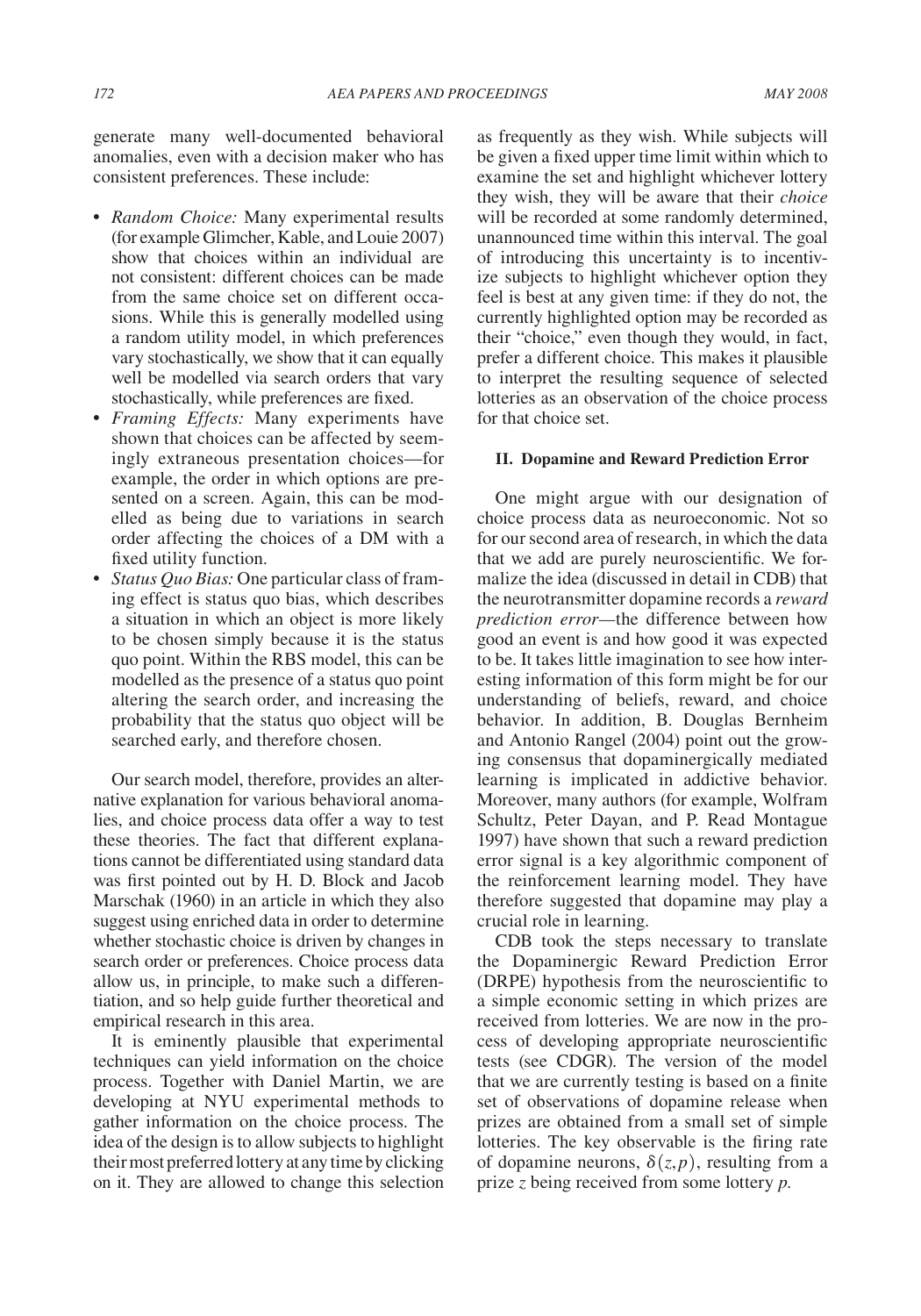Definition 5: *A finite dopaminergic data set (DDS) comprises a tuple*  $(Z, A, \delta)$ *, with Z a set of prizes, A a finite set of prize-lottery pairs*  $(z, p)$ , with  $z \in Z$  and p a probability distribu*tion over Z with*  $z \in Supp(p)$  *and*  $\delta : A \rightarrow \mathbb{R}$ *specifies the dopaminergic firing rate for each observation*  $(z_n, p_n) \in A$ .

Defining  $\Lambda^A \equiv \bigcup_{(z_n, p_n) \in A} p_n$ , the definition of a DRPE representation has three parts. First, there must be a "reward" function  $r : \Lambda^A \to \mathbb{R}$  that is a sufficient statistic for recording the dopaminergic response to any given lottery-outcome pair:

$$
\delta(z,p) = E(r(z),r(p)).
$$

Second, defining  $r(Z)$  and  $r(\Lambda^A)$  as the ranges of the reward function on the respective domains, there must be a larger dopaminergic response to a more rewarding outcome and/or less rewarding prior anticipations: given  $(a, b)$ ,  $(a', b') \in$  $r(Z) \times r(\Lambda^A)$ ,

$$
a' > a \Rightarrow E(a', b) > E(a, b);
$$
  

$$
b' < b \Rightarrow E(a, b') > E(a, b).
$$

Finally, all situations in which the actual outcome was perfectly anticipated must be dopaminergically equivalent: given  $z, z' \in Z$ ,

$$
E(r(z),r(z)) = E(r(z'),r(z')).
$$

CDGR outline three necessary conditions for a DRPE: that all situations of no surprise are equivalent; that prizes are coherently ordered by dopamine; and that lotteries are also so ordered. When there are three or more prizes, these conditions are necessary but not sufficient for a DRPE representation. Yet in the two-prize case, one can provide directly that such equivalence does indeed hold.

THEOREM 2: *With two pure prizes, a finite DDS admits a DRPE if and only if*  $\delta(z',z')$  $= \delta(z, z)$  all  $z, z' \in \mathbb{Z}$ , and, given  $(z, p)(z', p)$ ,  $(z, p'), (z', p') \in A$ ,

$$
\delta(z,p) > \delta(z',p) \Rightarrow \delta(z,p') > \delta(z',p');
$$

$$
\delta(z,p) > \delta(z,p') \Rightarrow \delta(z',p) > \delta(z',p').
$$

We are currently in the process of using this formalization to organize the collection of data to allow us to test this hypothesis. This involves endowing subjects with lotteries, then realizing these lotteries while the subjects are within a functional magnetic resonance imaging (fMRI) machine. By using the fMRI machine to collect data on brain activity in regions with many dopamine neurons, we can test these hypotheses directly.

Again, while this is of great interest to neuroscientists, what use is it to economists? We argue that validity of the DRPE hypothesis, and the related hypothesis concerning the role of dopamine in learning, would open the door to fundamental economic insights:

- *• Dopamine and the construction of utility:*  According to the DRPE hypothesis, dopamine contains information on "reward," which in turn acts as an input into choice. As such, we can see dopamine as a key input into the construction of "utility," or a building block in determining the choices people make.
- *• Dopamine as a carrier of information on expectations:* The DRPE hypothesis states that dopamine responds to the difference between experienced and anticipated rewards. As such, it should be possible to use observation of dopamine to back out a measure of what was expected in different circumstances, opening a new window into decision making under uncertainty and in game theoretic settings.
- *• Dopamine as a building block for learning.* The importance of learning theory in economics is apparent from the effort that has been dedicated to it both within macroeconomic theory (e.g., Albert Marcet and Thomas Sargent 1989) and microeconomic theory (e.g., Fudenberg and David Levine 1998). The DPRE hypothesis suggests that dopamine forms one of the building blocks of learning within the brain. Understanding the DRPE can therefore be thought of as the first step in developing a "neuroeconomic theory of learning."

## **REFERENCES**

**Bernheim, B. Douglas, and Antonio Rangel**. 2004. "Addiction and Cue-Triggered Decision Processes." *American Economic Review*, 94(5): 1558–90.